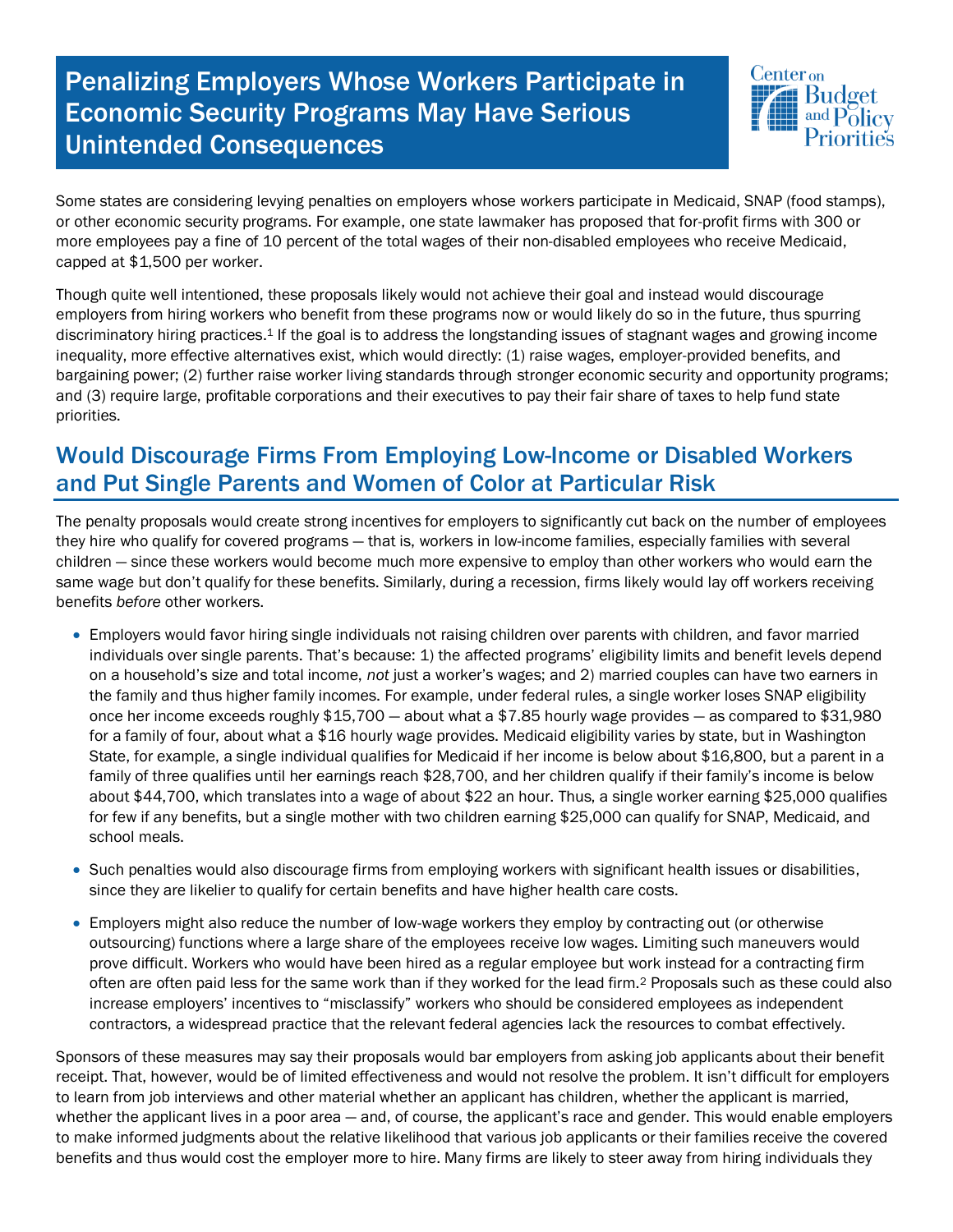believe to be more likely to receive benefits, by discriminating based on characteristics such as race, gender, and neighborhood. Single parents and women of color would likely be at particular risk.

### Cannot Be Fixed by Simply Outlawing Discrimination

As noted above, it's almost inevitable that under such legislation, some employers will try to avoid hiring individuals receiving benefits and that this will generate discrimination on the basis of characteristics such as race. Trying to simply outlaw such discrimination wouldn't solve the problem.

- Even if employers are prohibited from directly asking about a job applicant's marital status, children, health conditions, etc., information about a worker's family and health frequently emerges in interviews, and even more so after workers are employed. (Employers generally need information about workers' dependents to administer various employer-provided benefits or to withhold the proper amount of taxes from paychecks.)
- As also noted, prospective employers that couldn't secure such information directly could look for other indicators of whether an individual's household income is likely low, whether the household includes children and thus has a larger family size, and the individual's race, gender, and neighborhood of residence. Numerous employers are likely to seek to avoid categories of workers they think are likelier to have children and low household income, such as people of color and women — and especially women of color.
- Even if these bills explicitly barred employers from discriminating on the basis of characteristics that may be indicative of benefit receipt, this wouldn't meaningfully address the problem. Current law already prohibits discrimination on the basis of gender, race, and other characteristics, but enforcement is uneven, violations are routine, and numerous studies show that racial and gender discrimination in hiring and workplace treatment remains prevalent.<sup>3</sup> A meta-analysis of every available field experiment of recent decades that tested job discrimination in hiring found no change in discrimination against Black job applicants between 1989 and today.<sup>4</sup> One study found that job candidates with "white-sounding" names were 50 percent more likely to reach the interview stage than comparable candidates with "Black-sounding" names. 5

Without robust systematic change to combat employment discrimination, creating a new incentive for employers to discriminate would run a high risk of making matters worse.

## Would Increase Stigma, Discourage Some Workers From Claiming Benefits

Penalizing employers based on their workers' receipt of public benefits would also create an incentive for employers to subtly discourage employees from claiming these supports. Some employees likely would drop out of benefit programs (or not apply) out of fear that continuing to receive benefits would increase their chances of being laid off.

Advocates for better health and well-being have endeavored for two decades to increase enrollment in SNAP and Medicaid by eligible working families, which have long had lower participation rates in these programs than other households. (SNAP's participation rate is 85 percent overall, but only roughly 75 percent among eligible workers, for example.) These proposals would almost certainly push participation lower.

## Unlikely to Raise Wages or Living Standards Substantially

The penalties likely wouldn't lead many employers to raise wages substantially, and would have limited effectiveness in raising workers' living standards. As a practical matter, affected employers would have to raise wages for *all* workers, including those *not* receiving these benefits. That would make wage increases more expensive for employers, and hence make it less likely that large numbers of employers would follow this course — especially since raising wages wouldn't free firms entirely from the penalties, as many families with children could still qualify for benefits. Firms that responded by raising wages would often have to pay both the wage increase and tax penalties. For many employers, *other* responses such as hiring or retaining fewer workers who receive these benefits, and contracting out — would likely be more attractive.

## Likely to Prompt Corporate Lobbying Efforts to Cut Key Programs

Because higher benefit levels in economic-security programs would mean higher tax bills for firms with workers who receive these benefits, some corporations would likely mount lobbying efforts to *shrink* these programs. This lobbying